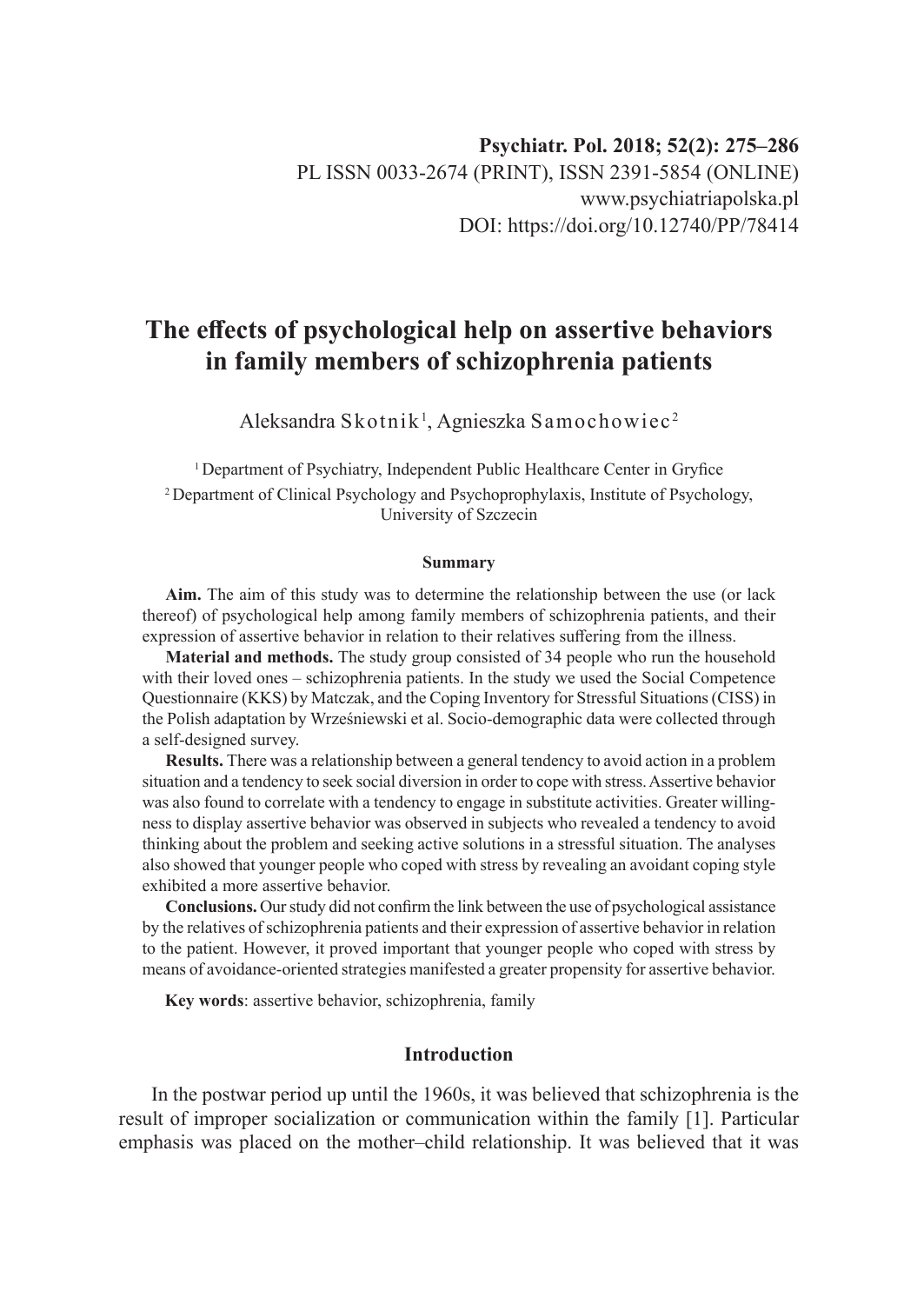the relationship with the mother and her child-rearing methods that had a decisive impact on the future of the offspring. Such views had become the groundwork for clinical trials, which showed that mothers of schizophrenia patients were characterized by: emotional coldness, overprotectiveness, or domination. They were, thus, called "schizophrenogenic" mothers and alleged to inhibit the growth of the ego of their children [2]. Clinical observations included other members of the family as well. Some blame was, therefore, also assigned to the father, who "was supposedly not an effective counterweight to the schizophrenogenic mother and could not help his child in setting boundaries" [3, p. 27]. Thus, the family became the most important reference group. Empirical studies were conducted on the family life of individuals with schizophrenia [3]. During that time the opinion that schizophrenia is not so much an illness as a pathological effect of family relationships became a common notion. The phenomenon was soon labeled the schizophrenogenic family [3].

Another theory was family projection theory. "The process was believed to involve several generations of a family, and its effect was the transmission of certain forms of disturbances from parents to children, then grandchildren, and so on" [4, p. 99]. The main element of this process was supposed to be the mother, whose main responsibility was the upbringing of the child. In parallel, there was a view that she was not prepared to fulfill that role. The anxiety she felt made her see her child through the prism of her own ideas about him/her. "In other words, excessive anxiety and overprotection on the part of the mother forced the child to assume the role of a dependent person, subordinated and ill. After some time, this process was to lead to the development of symptoms of behavioral disorders that appeared most often in stressful situations" [4, p. 99].

Currently, there are two basic clinical models of schizophrenia, which are called bio-psychosocial models [5]. The first one is Zubin's vulnerability model, according to which the main cause of the illness is vulnerability to harm. To some extent it is innate, but it is also shaped in the process of socialization. In a situation of chronic and severe stress, alongside the existing genetic burden, it may lead to the destabilization of mental functioning and development of the illness [5]. This model draws attention to the fact that it is the environment (including the family) that plays an important role in the life of the patient, i.e., it can be a protective factor, but also raise the risk of the illness.

The second model is the theory of expressed emotion [6, 7]. This theory is the result of research on patients' environments to which they returned after hospitalization. From the observations, there emerged two main groups: patients living with their parents or spouses and patients living with some other relatives or alone [3]. Interestingly, those belonging to the former group suffered more frequent relapses. Another significant variable was unemployment in the mother and the patient. "The theory of expressed emotion draws attention to the atmosphere within the family, reflects the emotional attitude of the family towards the patient, which is manifested by negative or positive feelings expressed directly or in their behavior. Studies suggest that regardless of whether the emotions are positive or negative, their very intensity might be too big of a burden for the patient" [3, p. 29].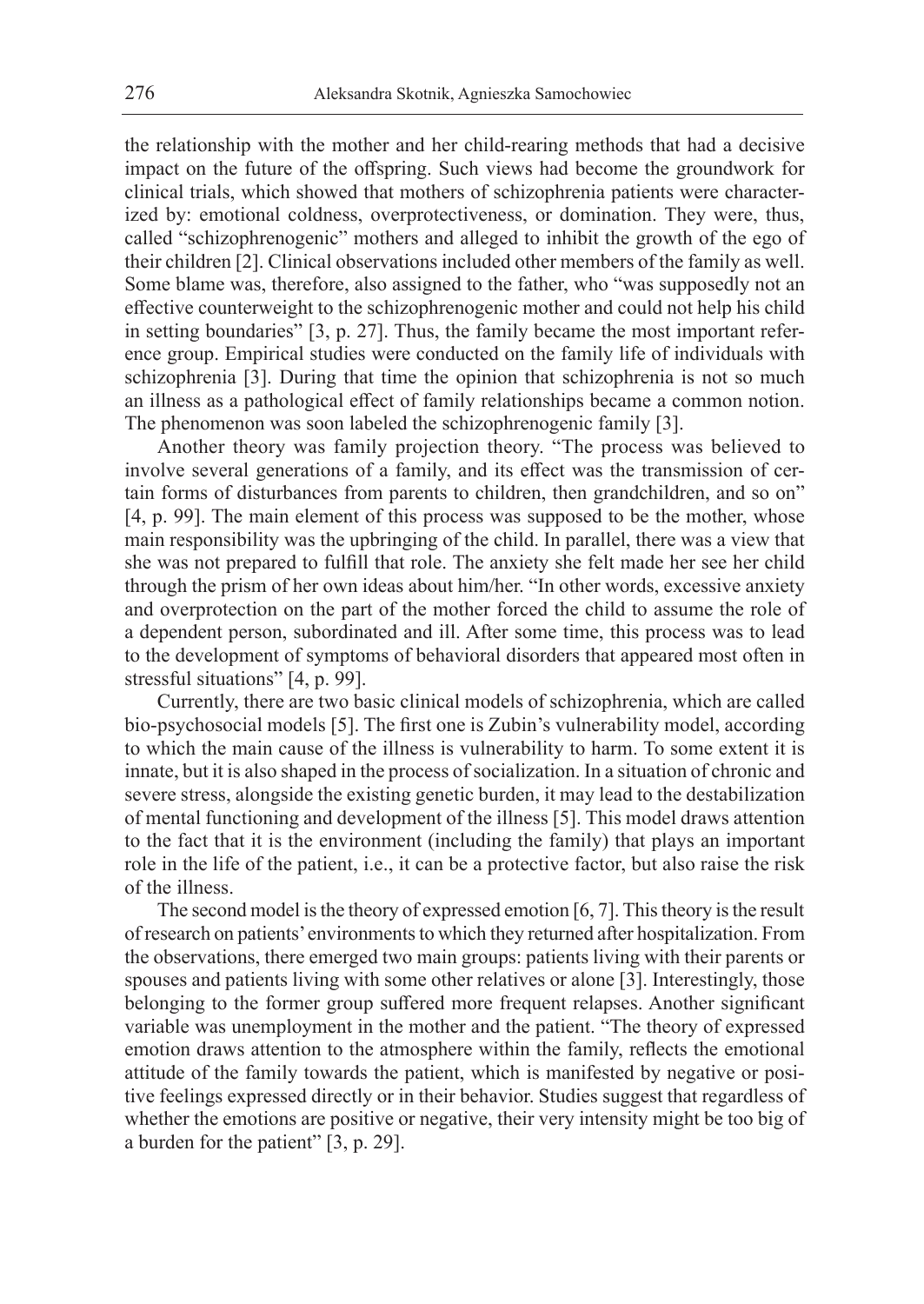The consequence of the abovementioned concepts is a conviction that the family has a significant impact on the course of the illness and the effectiveness of its treatment [8]. In the 1980s, the theory of expressed emotions was fundamental in working with families of patients with schizophrenia [3]. According to research, psychoeducational programs for families played a key role in reducing the risk of recurrence of the illness in their loved ones [3]. Relapse rate for pharmacotherapy after one year was 38%, while after 2 years 62%. Psychoeducation for the family alone, on the other hand, was associated with relapse rate of 19% after a year, and 29% after 2 years. Psychoeducation with training proved to be the most beneficial, because after a year the relapse rate was 0%, and after 2 years 25% [3]. Such results confirm the belief that the family should be understood as a partner in the treatment process that has to be cooperated with [9].

According to the belief that the family is first and foremost to blame for the illness, for many years, doctors and therapists have tried to drastically change its structure and even to separate the patient from their families. This affected the quality of relationships with doctors, therapists and medical staff [3]. 40 to 84% of families discontinued the therapy [6]. Those studies showed how much the blame for the illness caused an increase of reluctance towards the caregivers among the professionals on the one hand, and a decrease of confidence towards the medical and therapeutic staff among the families on the other [6].

Chrząstowski [10] described the burden phenomenon, which refers to the effects of suffering from schizophrenia on the members of the patient's family. The burden stems from additional roles related to care and support of the person with schizophrenia and contacts which strain caregivers' resources. He stressed that it is not only the patient that has to bear the costs associated with his/her illness, as the consequences of the diagnosis affect the entire family [10].

Research on the functioning of families indicated that for every patient diagnosed with schizophrenia, there are about 10 people in their immediate environment directly affected by the consequences of the illness [11]. Based on research results, it was found that patients with schizophrenia are most frequently under the care of their parents (46%), and in the second palace of their spouse (husband/wife/partner) (26%). In addition, caregivers are mostly women. Since they are mostly related, caregivers largely live together with the patient (81%) [11].

Caregivers of schizophrenia patients often experience the negative consequences of their involvement, both emotional and social or professional ones [12]. In addition, the care for ill relatives generates considerable costs (an average of PLN 568/month, data of 2015), which, given the reduced number of working hours, significantly contributes to the financial burden [12]. The greatest burden is, however, in the form of caregivers' own emotions and fatigue linked to functioning under stress, sacrifices and constant provision of care. This can result in the development of the so-called burnout syndrome [13]. An estimated 12–18% of people who care for patients with schizophrenia are at risk of developing depression. Factors which increase this risk are young age of the patient, caregiver's low level of education and severity of symptoms of the illness [11]. Further substantial burden is the anxiety associated with encouraging the patient to carry out the tasks of daily life. It should be noted that due to the burden of caring for a person suffering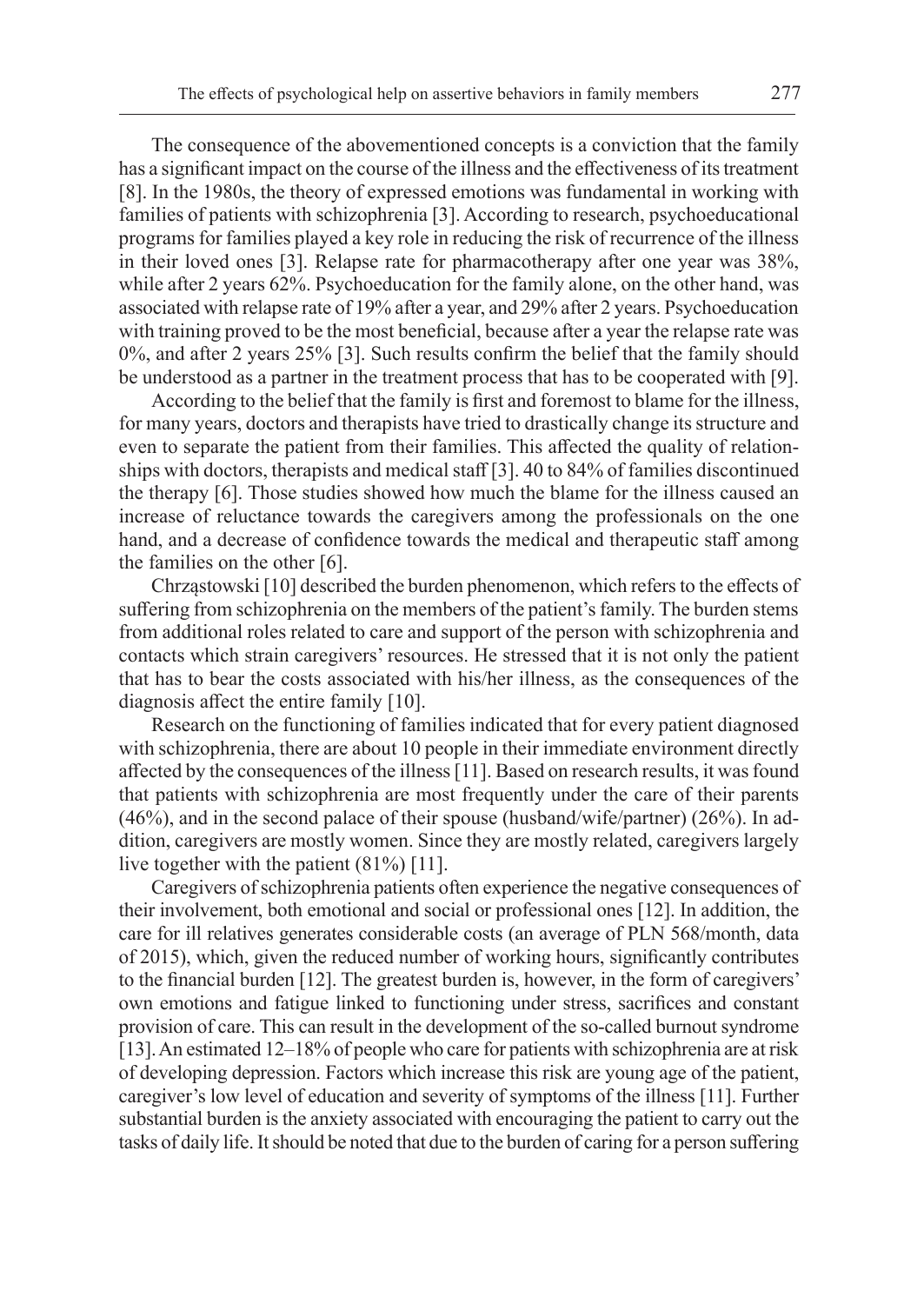from schizophrenia, nearly 25% of the research subjects used the help of a psychologist or psychiatrist, in order to better cope with gradually increasing difficulties and problems. Factors that were considered the most burdening were: life destabilization caused by relapse, financial burden and lack of free time for themselves [12].

With reference to the above considerations, our aim was to determine the relationship between the use (or lack thereof) of psychological assistance by family members of schizophrenia patients and their assertive behaviors displayed towards their relatives suffering from the illness.

# **Material and methods**

The study group consisted of 34 people whose loved ones were people suffering from schizophrenia. All respondents expressed their voluntary consent to participate in the study. All data were confidential, and the survey was anonymous. The study was conducted on psychiatric wards and in associations gathering family and friends of patients suffering from mental disorders. Caretakers who did not live with patients were not qualified for the study.

In order to verify our hypotheses, we used the Social Competence Questionnaire (KKS) by Matczak [14], and the Coping Inventory for Stressful Situations (CISS) in the Polish adaptation by Wrześniewski et al. [15]. Socio-demographic data were collected using a self-designed survey. The data obtained in the KKS described the subjects' assertive behavior. In this work precisely this factor was of particular value.

In the study we also evaluated the relationship between coping styles and, among others, social competence, which has been the subject of our clinical interest.

## **Results**

Firstly, we present the characteristics of the subjects, including the percentage distribution of the analyzed variables (Table 1).

| early adulthood 15%                   |
|---------------------------------------|
| middle adulthood 53%                  |
| late adulthood 32%                    |
| women 79%                             |
| men 21%                               |
| mother 46%                            |
| father 13%                            |
| sister/daughter 10%                   |
| wive 9%                               |
| brother/husband/male grandchildren 3% |
|                                       |

Table 1. **Characteristics of the study group**

*table continued on the next page*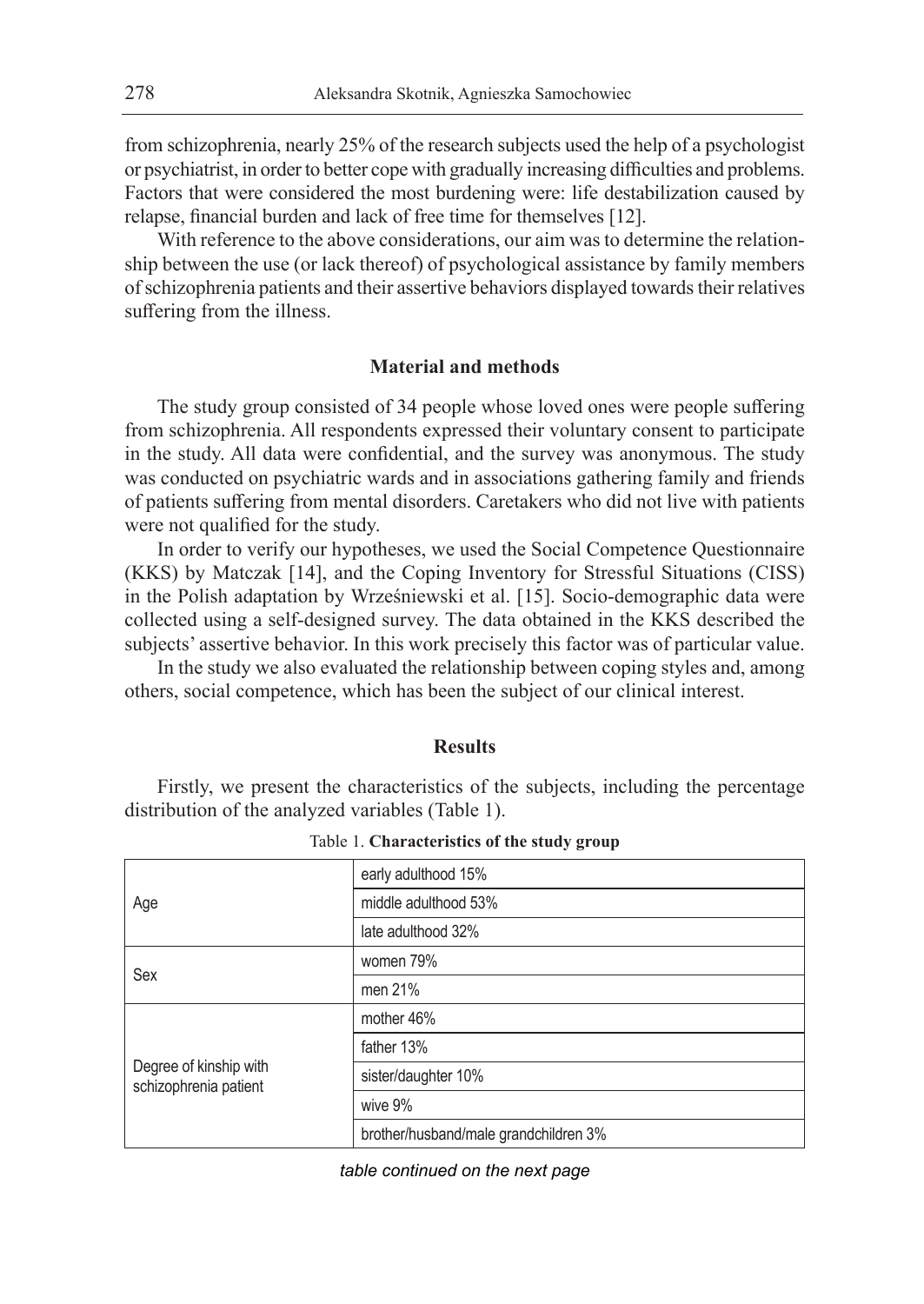| Education                                                                   | Primary 9%                               |  |  |  |  |
|-----------------------------------------------------------------------------|------------------------------------------|--|--|--|--|
|                                                                             | Vocational 32%                           |  |  |  |  |
|                                                                             | Secondary 47%                            |  |  |  |  |
|                                                                             | Higher 12%                               |  |  |  |  |
| Illness duration (years)                                                    | 1-5 years 29%                            |  |  |  |  |
|                                                                             | 6-10 years 13%                           |  |  |  |  |
|                                                                             | 11-15 years 29%                          |  |  |  |  |
|                                                                             | 16-20 years 29%                          |  |  |  |  |
|                                                                             | I definitely do not experience stress 3% |  |  |  |  |
| Experienced stress level<br>associated with schizophrenia<br>of a loved one | I rather do not experience stress 3%     |  |  |  |  |
|                                                                             | Neutral 6%                               |  |  |  |  |
|                                                                             | I rather experience stress 24%           |  |  |  |  |
|                                                                             | I definitely experience stress 64%       |  |  |  |  |
|                                                                             | Present 47%                              |  |  |  |  |
| Psychological assistance                                                    | Absent 53%                               |  |  |  |  |

The data show the predominance of women (79%) in the study group. 46% of these women were schizophrenia patients' mothers. The highest percentage of respondents, as many as 53%, were in their middle adulthood and completed secondary school  $-47\%$ . 29% of schizophrenia patients suffered from the illness up to 5 years and longer than 11 years. Importantly, 64% of respondents definitely experienced stress associated with the illness of their relative. The study group was divided into those using and not using psychological help. The difference in percentage points was not significant and was 6%.

The analyzes allowed to assess assertive behaviors displayed by the subjects (Table 2).

Table 2. **Distribution of assertive behaviors among members of the families of schizophrenia patients**

| Assertive<br>behaviors | N  | Minimum | Maximum | Mean   | Standard<br>deviation | <b>Skewness</b> | Kurtosis |
|------------------------|----|---------|---------|--------|-----------------------|-----------------|----------|
| KKS - raw score        | 34 | 33.00   | 62.00   | 46.735 | 8.08                  | $-0.162$        | $-0.903$ |

The surveyed family members obtained an average of 47 raw points (with  $SD = 8.08$ ) point) on the scale of assertive behaviors (KKS), which translated as the standardized sten score of 5, indicating average intensity of assertiveness in the study group. None of the respondents reached extreme results, and skewness and kurtosis values close to 0 could be interpreted as indicative of symmetry of the distribution and concentration of results around the mean – as it happens in a normal distribution.

Moreover, comparisons of assertiveness were made in subgroups of subjects using or not using psychological help (Table 3).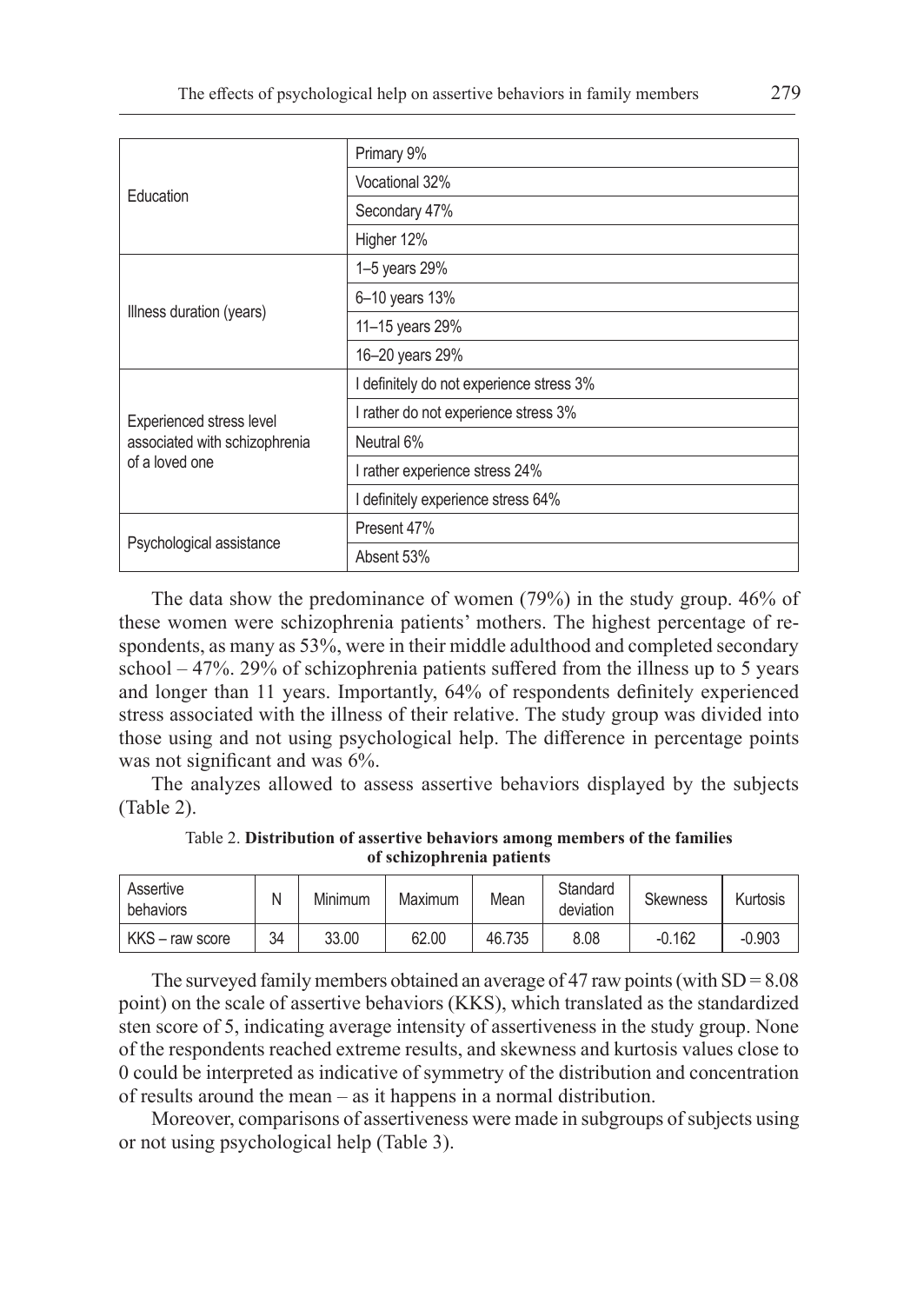| Variables         | Psychological<br>help | N  | Minimum | Maximum | Mean   | Standard<br>deviation | Student's t-test |    |       |
|-------------------|-----------------------|----|---------|---------|--------|-----------------------|------------------|----|-------|
|                   |                       |    |         |         |        |                       |                  | df |       |
| KKS-<br>raw score | Yes                   | 16 | 33.00   | 59.00   | 44.650 | 8.911                 | $-1.368$         | 32 | 0.181 |
|                   | No                    | 18 | 34.00   | 62.00   | 48.500 | 7.057                 |                  |    |       |

Table 3. **Assertive behaviors among caregivers using and not using psychological help**

Our data showed no significant differences in the level of assertiveness among those who benefited from psychological support and those who did not use it. In the first subgroup, the mean score raw was 45 points, while the other subgroup subjects obtained an average score of 4 raw points higher. In the entire group these differences turned out not to be statistically significant, and the results indicated the average level of assertiveness both in caregivers using and not using psychological help.

In view of our hypotheses, we analyzed the correlation of the data obtained from the KKS and CISS questionnaires (Table 4.)

Table 4. **Verification of significance, direction and strength of the relationship between assertive behavior and styles of coping with stress**

| Variable/Styles of coping with stress |                           | Ν  | T-0   | E-O   | A-C    |             | SD    |
|---------------------------------------|---------------------------|----|-------|-------|--------|-------------|-------|
| Assertive behavior                    | Pearson's r               | 34 | 0.189 | 0.038 | 0.486" | $0.354^{*}$ | 0.431 |
|                                       | Significance (two-tailed) |    | 0.284 | 0.831 | 0.004  | 0.040       | 0.011 |

 $* p < 0.05; ** p < 0.01$ 

T-O – task-oriented coping style; E-O – emotion-oriented coping style; A-O – avoidance-oriented coping style; DO – distracting oneself with other tasks or situations; SD – social diversion

Our results show that there are three major relationships which concern avoidanceoriented coping style. Very significant moderate positive correlation occurred between this variable and general tendency to avoid action in a stressful situation as well as one of the factors of this scale – the tendency to seek social diversion in order to cope with stress. There was also a weak positive correlation between assertive behavior and a tendency to distract oneself with other tasks or situations. This meant that a greater willingness to manifest assertive behavior was present in people who have a greater tendency to avoid thinking about the problem or looking for measures for its solutions in a stressful situation.

## **Discussion**

Caring for psychotic patients increases emotional tension in the caretakers, especially the level of guilt and shame [16]. In their research, de Mamani and Suro [16] pointed out that maintaining good quality of life and living according to one's values helped family members of persons with experience of psychosis in dealing with their emotions and stress associated with the illness of their loved ones and the necessity to care for them.

In this study, caregivers of schizophrenia patients who either used or did not use psychological support were characterized by an average level of assertiveness in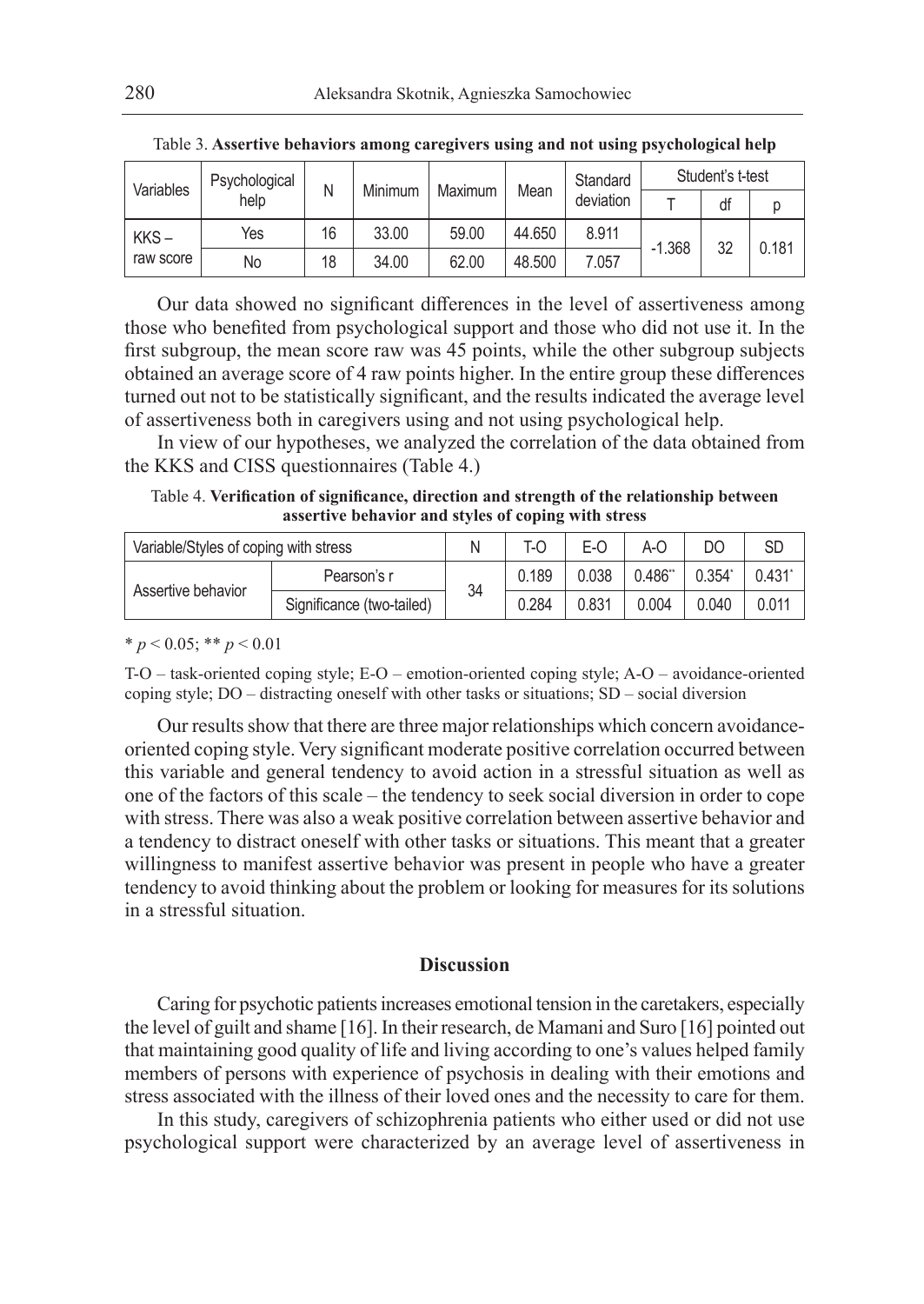relation to the patient. In the second place in terms of number of people, there was the group with low levels of assertiveness. Subjects with high levels of assertiveness constituted a sparse part of the study sample. It could be assumed that when it comes to the described phenomenon, the underlying factor is anxiety triggered by contact with a chronic illness that is schizophrenia. Families trying to care for the patient take over most of their duties. Most probably, in this way caregivers tried to emphasize their attitude of concern and compassion.

There are also studies indicating that not expressing all the emotions is associated with states of emotional tension in the caregivers. One of such studies was carried out by Lerner et al. [17], who focused on the evaluation of the level of stress among caregivers of schizophrenia patients. They demonstrated that stress experienced by caregivers in the study sample was significantly higher than in the general population. According to the authors, the factors affecting the level of stress, were, among others, care for relatives suffering from schizophrenia, monitoring their taking of medication, lack of social support, and negative assessment of health care system [17].

In the present study we did not carry out a detailed analysis of the health and wellbeing of our subjects. 64% of the group admitted that they definitely experienced stress associated with their relative's illness. Hence the assumption that it is precisely this factor that could lead to the caregiver's emotional anxiety or depressive disorders, and consequently, to lower manifested assertiveness. Furthermore, the two main styles of behavior deviating from the assertive one are those aimed at expressing aggression or submission. These features were not included as variables in our study, since one of our main objectives was to determine the level of assertiveness, without references to the above extreme behavior. It would be, however, worthwhile to conduct careful analysis taking them into account.

The number of subjects who benefited from psychological help was similar to the number of those who did not seek professional support. The importance of psychological support for families of patients with schizophrenia was described by Giron et al. [18]. They noticed that psychological help was associated with a decrease in their level of guilt and an increase in empathy towards their ill loved ones. The authors pointed out that the reduction of guilt and empathy increase in caregivers were the mediators of the beneficial impact of psychosocial interventions on the outcome of treatment of schizophrenia patients [18].

In another study on the care of relatives diagnosed with schizophrenia [12], the distribution of results differed from that presented in this study. Those authors reported only 25% of respondents seeking such help, while in the presented study it was as many as 47%. This may be related to the selection of the study sample, as our subjects were recruited during their visits on psychiatric wards or in associations gathering family and friends of the mentally ill. Therefore, it could be speculated that they displayed high levels of motivation for contact with other people who also shared interest in mental illness. The need for this kind of support could cause the desire to initiate or maintain relationships with mental health professionals, or other people experiencing similar problems. For this reason, it would be useful to replicate the study on a ran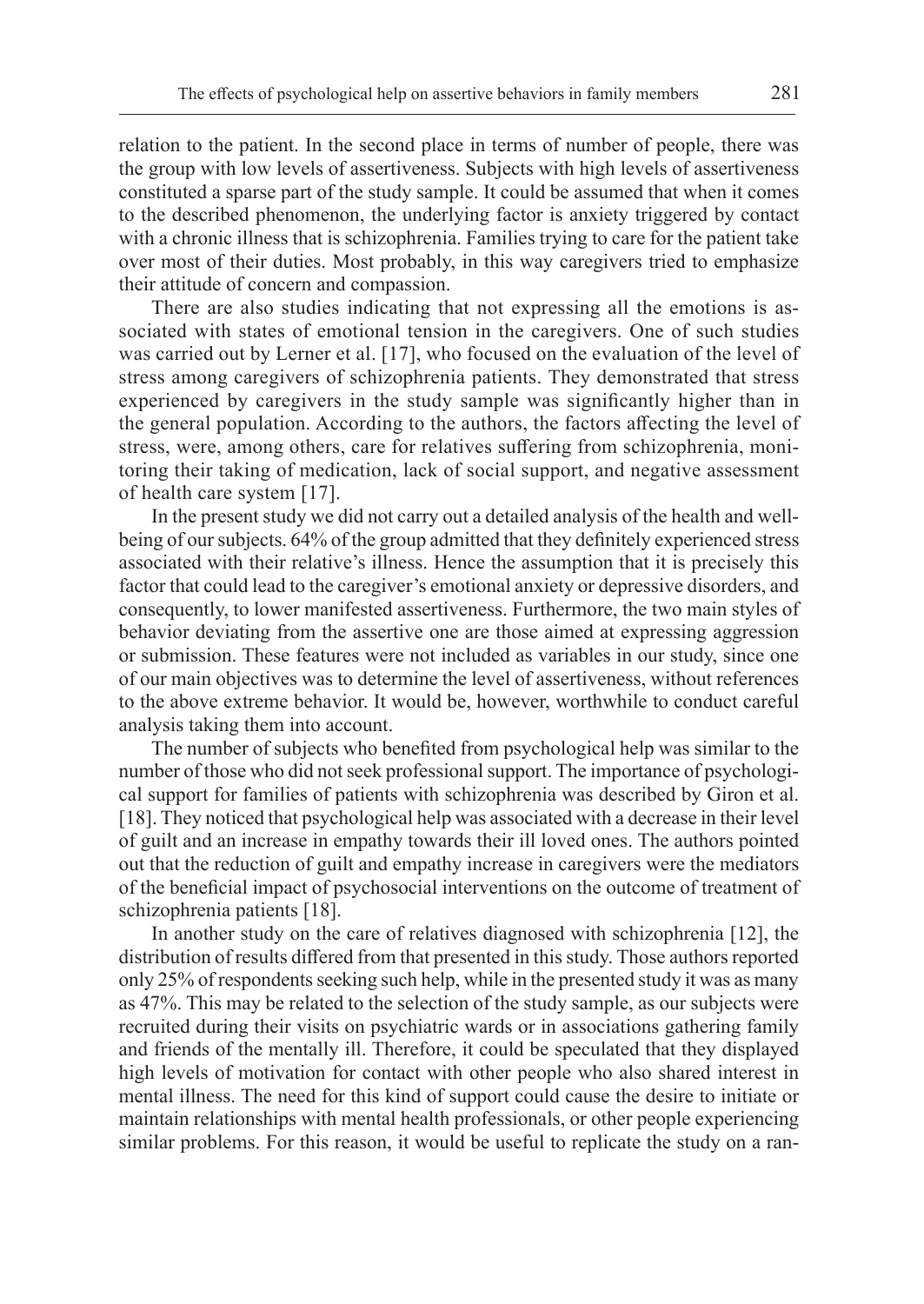domly selected group of caregivers, and not recruited in the places associated with the illness of their close ones.

McFarlene [19] carried out a meta-analysis of research on the importance of family and its impact on the outcomes of treatment of schizophrenia patients. He emphasized the role of psychoeducation for family and caregivers of persons with schizophrenia. He pointed out that it is important in reducing emotional stress and is a means of preventing the recurrence of the illness through proper care. He also demonstrated that lack of psychological support and family psychoeducation worsens prognosis and increases recurrence of psychosis [19].

Our study results indicated that assertive behavior co-occurs with the so-called avoidance-oriented coping strategy. Such finding suggests that subjects who try to cut themselves off from the source of the problem in a stressful situation, mostly by seeking relief in social diversion or alternative activities like eating, sleeping, shopping etc., are characterized by greater assertiveness. Interestingly, younger people displayed higher levels of assertiveness than the older subjects. It could be, therefore, assumed that it is this age group that is characterized by a greater tendency to exhibit assertive behavior towards an ill family member, and that it decreases with age. Additionally, statistical analyses suggest that variables such as gender, caretaker's education, place of residence and type of relationship with schizophrenia patient, do not differentiate our subjects in terms of assertive behavior. Among the investigated psychological variables, only avoidant coping style turned out to be correlated with assertive behavior.

Findings of Ruggeri et al. [20] confirmed the importance of the role of the family in the treatment outcomes of patients with schizophrenia. They acknowledged that cooperation and family interventions are an integral element in the treatment of psychosis. The study concerned assessment of the "burden" associated with the care for mentally ill relatives and related stress. Study sample consisted of relatives of patients with the first episode of psychosis in a 9-month follow-up. It was noted that psychological help, psychoeducation and support lead to significantly lower levels of emotional tension and stress in caregivers of schizophrenia patients, better compliance with medical recommendations and a more favorable prognosis [20].

Likewise, Caqueo-Urízar et al. [21] indicated that the family is the primary caretaker of patients with schizophrenia. In their study they observed and evaluated changes in the functioning of the family and consequences of the chronic nature of the illness. They emphasized that psychological support significantly improves functioning of families of patients. According to their research, the process of positive changes regarding the quality of life of patients and their families is slow and requires involvement of healthcare as well as local authorities and an increase in the funding of therapeutic activities concerning families of patients with schizophrenia [21].

Among the demographic variables, only age of the schizophrenia patient's family members differentiated the level of assertive behavior. Summing up, we may conclude that a greater propensity for assertive behavior is exhibited by people who are younger and those who are more likely to cope with stressful situations by resorting to use of avoidant strategies. This may, therefore, mean that search for company or distrac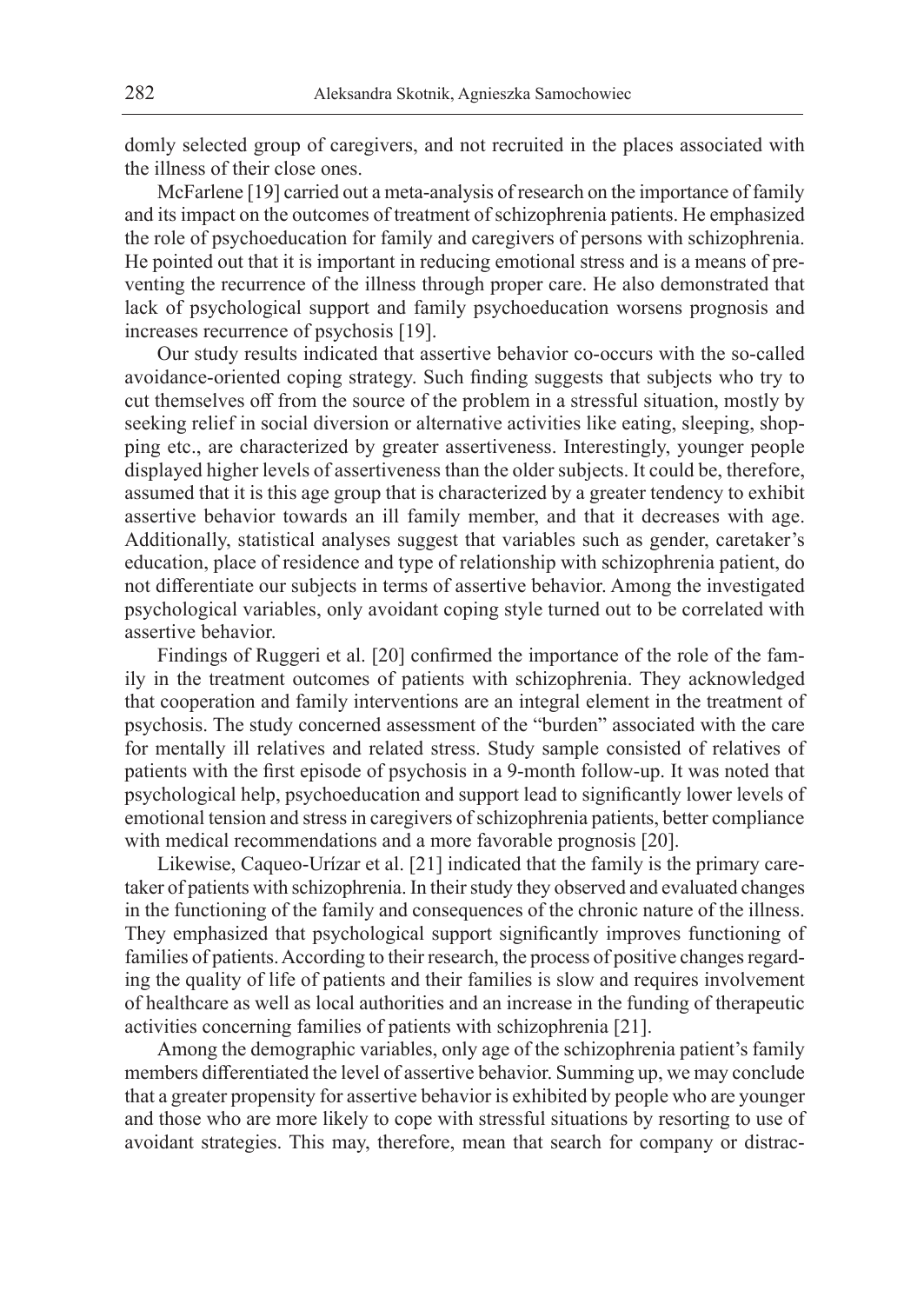tion with other activities allows to alleviate emotional tension, which in turn leads to greater display of assertive behavior. It could, then, be hypothesized that younger people, who were brought up in the days of promoting self-realization, fulfillment of their own needs and healthy selfishness, have learned to refuse others or assertively express their opinion. The opposite could be said of the group growing up in a more collective model of the family, which popularized multigenerational households [22]. In such, often large, families, it was natural that their members looked after one another, especially after those who were ill, elderly, or children. It was also associated with little display of any type of assertive behavior.

Another hypothesis could be linked to one's individual development [23]. The subjects in their early adulthood probably focused on other developmental tasks, typical of that stage of life. Education, career, starting their own family were thus some of their main areas of interest. Conversely, older people, who have already fulfilled their plans and achieved their goals, could begin to focus their attention on the family and become more caring [23]. What followed was that they tended to exhibit assertive behavior to a lesser extent.

Our data analyses lead to a reflection on the limitations of the study. One of them was the selection and size of the investigated sample. A considerable number of people, despite their initial expression of interest in the study, refused to participate after getting acquainted with the procedure. Those persons excused themselves with chronic lack of free time or their own prejudices against contact with a psychologist/ psychiatrist. Interviews with relatives of schizophrenia patients often showed that they had a negative attitude concerning cooperation with the aforementioned specialists. This could indicate poor knowledge of this group on the part of mental health professionals, a greater interest of doctors and psychologists in contact with the patient, and not their family or it could simply be related to the characteristics of the study sample. It is possible that because of numerous burdens, they were particularly sensitive to certain aspects of that relationship. However, these are only hypotheses, which would require further verification.

What is worth noting, research by Gurak and de Mamani [24] indicates that family can constitute both a protective and harmful factor in the treatment of schizophrenia patients. They pointed out that high criticism of the caregivers, their little empathy and weak family cohesion led to worsening of psychotic symptoms. In contrast, according to their research, the most important factor reinforcing effectiveness of treatment was family cohesion [24].

To summarize the above analyses and theoretical considerations about the image of caregivers of individuals with schizophrenia, we can formulate some guidelines that would allow for a better understanding of the presented study group. The first one would refer to the data concerning their desire to maintain contact with people offering help in the form of emotional and instrumental support or information. As long as caregivers do not have a sense of understanding and security, their contacts and relationships with mental health professionals are bound to be superficial, reticent or aloof. This means that the therapeutic team should pay particular attention to the problems of their patients' caregivers. Another important aspect is the average or low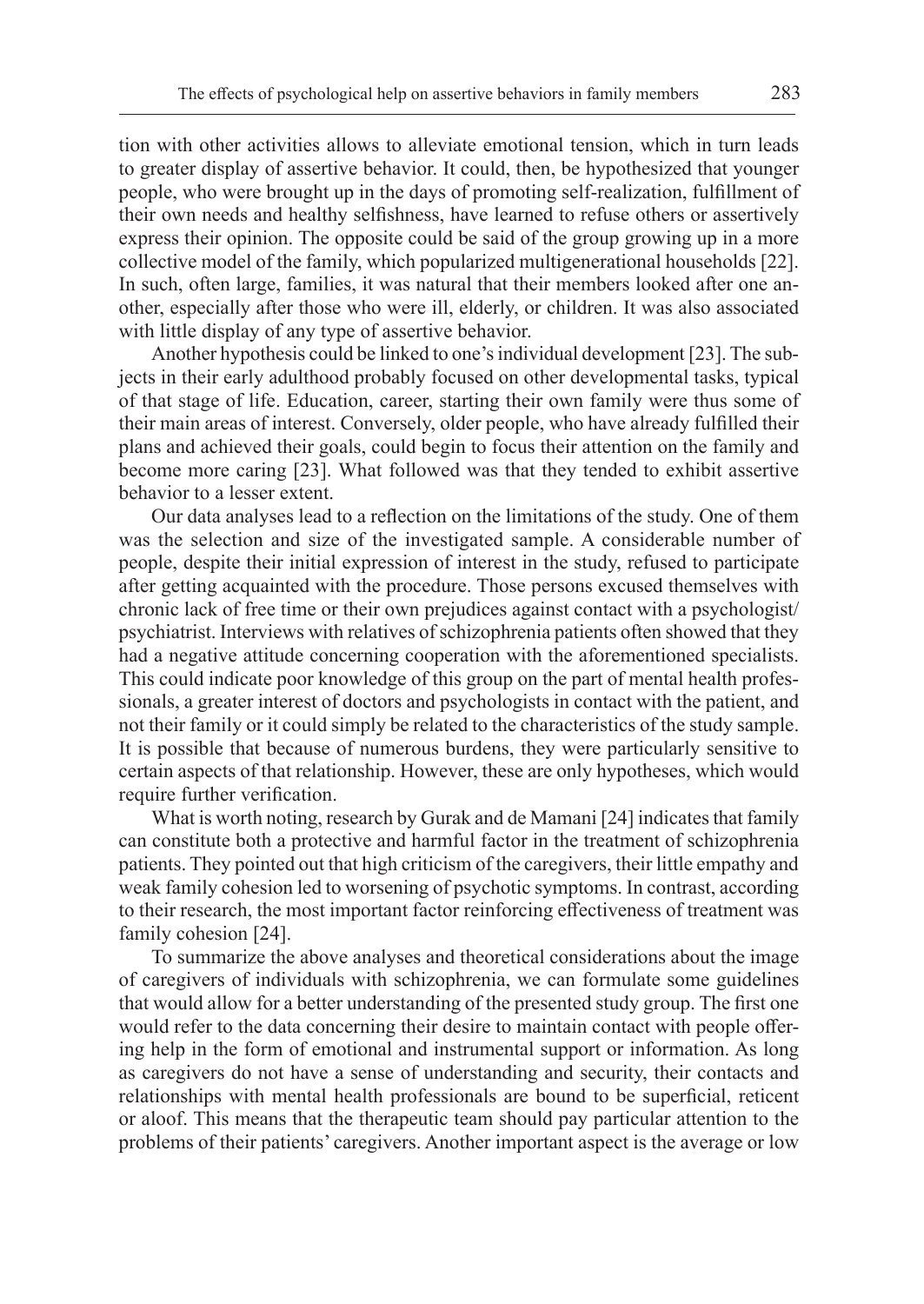level of expression of assertive behaviors among the caregivers towards their relatives suffering from schizophrenia. Given the importance of assertiveness in everyday life, it might be beneficial to consider creating assertiveness training groups. Such groups would create an atmosphere of kindness and focus on mutual assistance during training. This would allow for the introduction of specific changes in the life of the caretaker, and thus also the patient.

It could also certainly be said that the subjects displayed high levels of stress, which was associated with the care for a chronically ill person. In the study we observed a relationship between avoidance-oriented coping strategy and exhibited assertiveness. Allowing caregivers to cope with stress by not focusing exclusively on their experienced emotions or specific tasks, but rather by giving them the choice of substitute methods could improve their mental and social functioning.

The role of mental health professionals should be to offer psychoeducation also to caregivers of individuals suffering from schizophrenia, which would make them aware that taking care of their own life does not mean lack of loyalty to their ill relative. Caregivers should be allowed to experience emotions in their own way, take care of themselves, and set certain boundaries so that they are able to care for their loved ones in good health.

### **Conclusions**

Our study did not confirm the link between the use of psychological assistance by the relatives of schizophrenia patients and their expression of assertive behavior in relation to the patient. However, it proved important that younger people who coped with stress by means of avoidance-oriented strategies manifested a greater propensity for assertive behavior.

#### **Acknowledgements**

*The authors of this paper would like to thank the managers and employees of the Phoenix Association – the Association of Psychiatric Patients and their Families and Friends (Kolobrzeg); Association of Families and Friends of the Minor Chance "Więź" (Szczecin); Independent Public Healthcare Team in Gryfice; Department of Psychiatry, Pomeranian Medical University (Szczecin), for enabling research, good will and help.*

### **References**

- 1. Chuchra M. *Obraz brzemienia rodziny z osobą chorą na schizofrenię*. Roczniki Psychologiczne 2009; 12(2): 104–121.
- 2. Birchwood M, Jackson Ch. *Schizofrenia. Modele kliniczne i techniki terapeutyczne*. Sopot: Gdansk Psychological Publishing House; 2004.
- 3. Muraszkiewicz L. *Rodzina partnerem efektywnego leczenia schizofrenii*. Przew. Lek. 2002; 5(7): 27–33.
- 4. Radochoński M. *Wybrane zagadnienia psychopatologii w ujęciu systemowej koncepcji rodziny*. Roczniki Socjologii Rodziny 1998; 10: 91–109.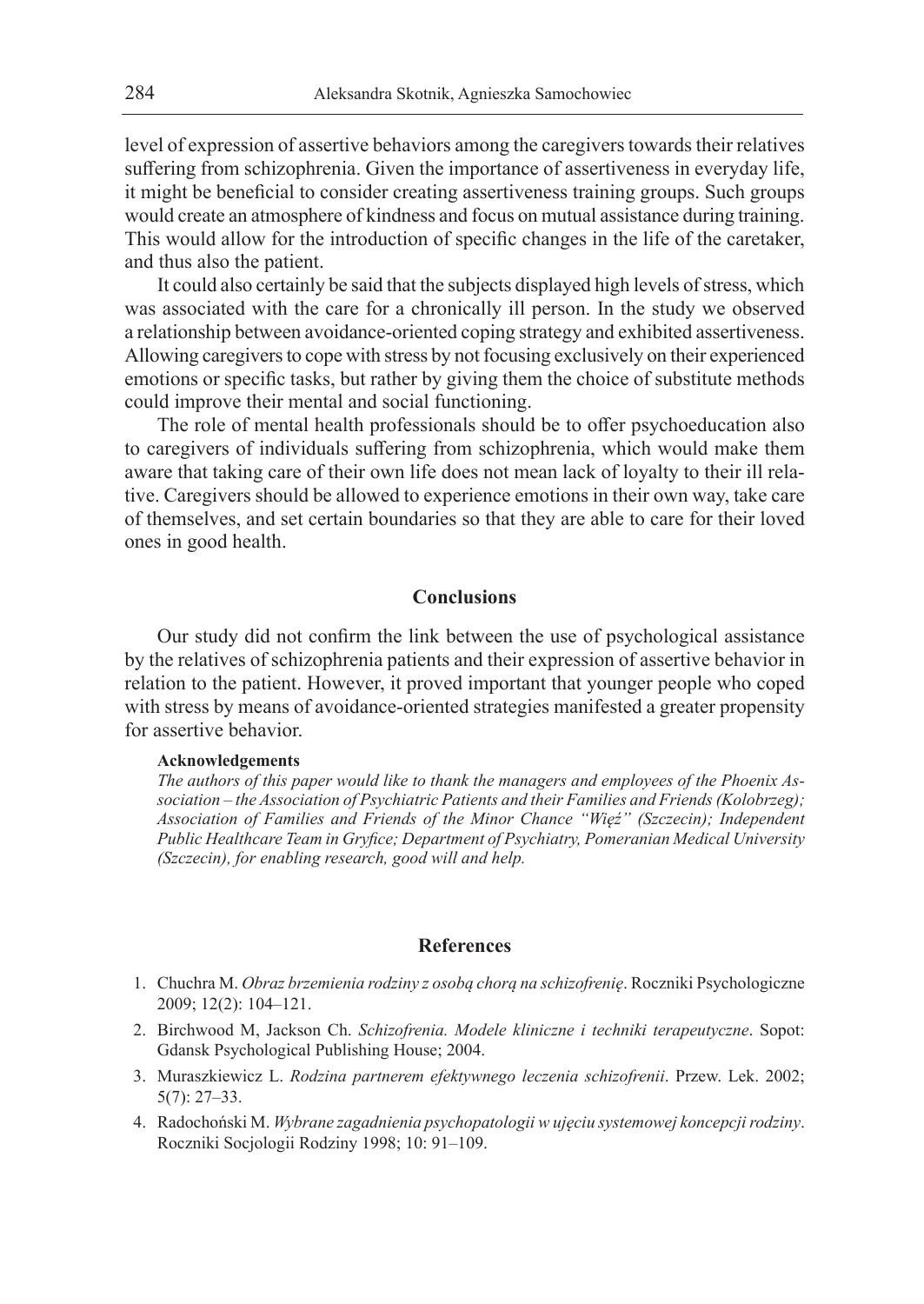- 5. Skrzypińska D, Słodka M. *Kto może zachorować na schizofrenię? Czyli o modelach podatność– stres*. In: Drop E, Maćkiewicz M ed. *Młoda Psychologia*, vol. 1. Warsaw: Liberi Libri; 2012. p. 369–385.
- 6. Barbaro de B, Cechnicki A, Rostworowska M. *Expressed emotions (EE) as the basic prognostic indicator in schizophrenia. Review of studiem*. Psychiatr. Pol. 1986; 20(2): 119–126.
- 7. Cechnicki A, Hanuszkiewicz I, Polczyk R, Cichocki Ł, Kalisz A, Rostworowska M. *Wskaźnik ekspresji emocji (EE) jako rodzinny predyktor przebiegu schizofrenii*. Psychiatr. Pol. 2010; 44(2): 173–184.
- 8. Rostowska M. *Koncepcja wskaźnika ujawnianych uczuć*. In: Barbaro de B. *Schizofrenia w rodzinie*. Krakow: Jagiellonian University Press; 1999. p. 51–67.
- 9. Araszkiewicz A, Golicki D, Heitzman J, Jerema M, Karkowska D, Langiewicz W et al. *Biała Księga. Osoby chorujące na schizofrenię w Polsce. Raport*. Institute of Patients' Rights and Health Education; 2011.
- 10. Chrząstowski Sz. *Różne podejścia do koncepcji brzemienia rodzin osób z rozpoznaniem schizofrenii*. Psychiatr. Pol. 2004; 38(3): 421–432.
- 11. Kulik M, Małowicka M, Mucha E, Górka A, Chudzicka A, Ziobro M. *Schizofrenia. Rola opiekunów w kreowaniu współpracy. Raport*. Janssen-Cilag Polska Sp. z o.o.; 2015.
- 12. BSM. *Opieka nad bliskimi ze zdiagnozowaną schizofrenią. Raport z badania ilościowego*. Janssen; 2015.
- 13. Nitka-Siemińska A. *"Zespół wypalenia" u rodziców osób chorych na schizofrenię przewlekłą*. Dissertation for the degree of doctor of medicine, Clinic of Psychiatric Disorders and Neuroses, Medical University of Gdansk. Gdansk; 2007.
- 14. Matczak A. *KKS Kwestionariusz Kompetencji Społecznych*. Warsaw: Psychological Test Laboratory of the Polish Psychiatric Association; 2007.
- 15. Strelau J, Jaworowska A, Wrześniewski K, Szczepaniak P. *CISS Kwestionariusz Radzenia Sobie w Sytuacjach Stresowych*. Warsaw: Psychological Test Laboratory of the Polish Psychiatric Association; 2005.
- 16. Mamani de AW, Suro G. *The effect of a culturally informed therapy on self-conscious emotions and burden in caregivers of patients with schizophrenia: A randomized clinical trial*. Psychotherapy (Chic) 2016; 53(1): 57–67.
- 17. Lerner D, Chang H, Rogers WH, Benson C, Lyson MC, Dixon LB. *Psychological distress among caregivers of individuals with a diagnosis of schizophrenia or schizoaffective disorder*. Psychiatr. Serv. 2017; 69(2): 169–178.
- 18. Girón M, Nova-Fernández F, Mañá-Alvarenga S, Nolasco A, Molina-Habas A, Fernández-Yañez A et al. *How does family intervention improve the outcome of people with schizophrenia?* Soc. Psychiatry Psychiatr. Epidemiol. 2015; 50(3): 379–387.
- 19. McFarlane WR. *Family interventions for schizophrenia and the psychoses: A review*. Fam. Process 2016; 55(3): 460–482.
- 20. Ruggeri M, Lasalvia A, Santonastaso P, Pileggi F, Leuci E, Miceli M et al. *Family burden, emotional distress and service satisfaction in first episode psychosis. Data from the GET UP Trial*. Front. Psychol. 2017; 8: 721.
- 21. Caqueo-Urízar A, Rus-Calafell M, Craig TK, Irarrazaval M, Urzúa A, Boyer L et al. *Schizophrenia: Impact on family dynamics*. Curr. Psychiatry Rep. 2017; 19(1): 2.
- 22. Boguszewski R. *Współczesne znaczenie i rozumienie rodziny w Polsce*. Zeszyty Naukowe KUL 2015; 4: 127–148.